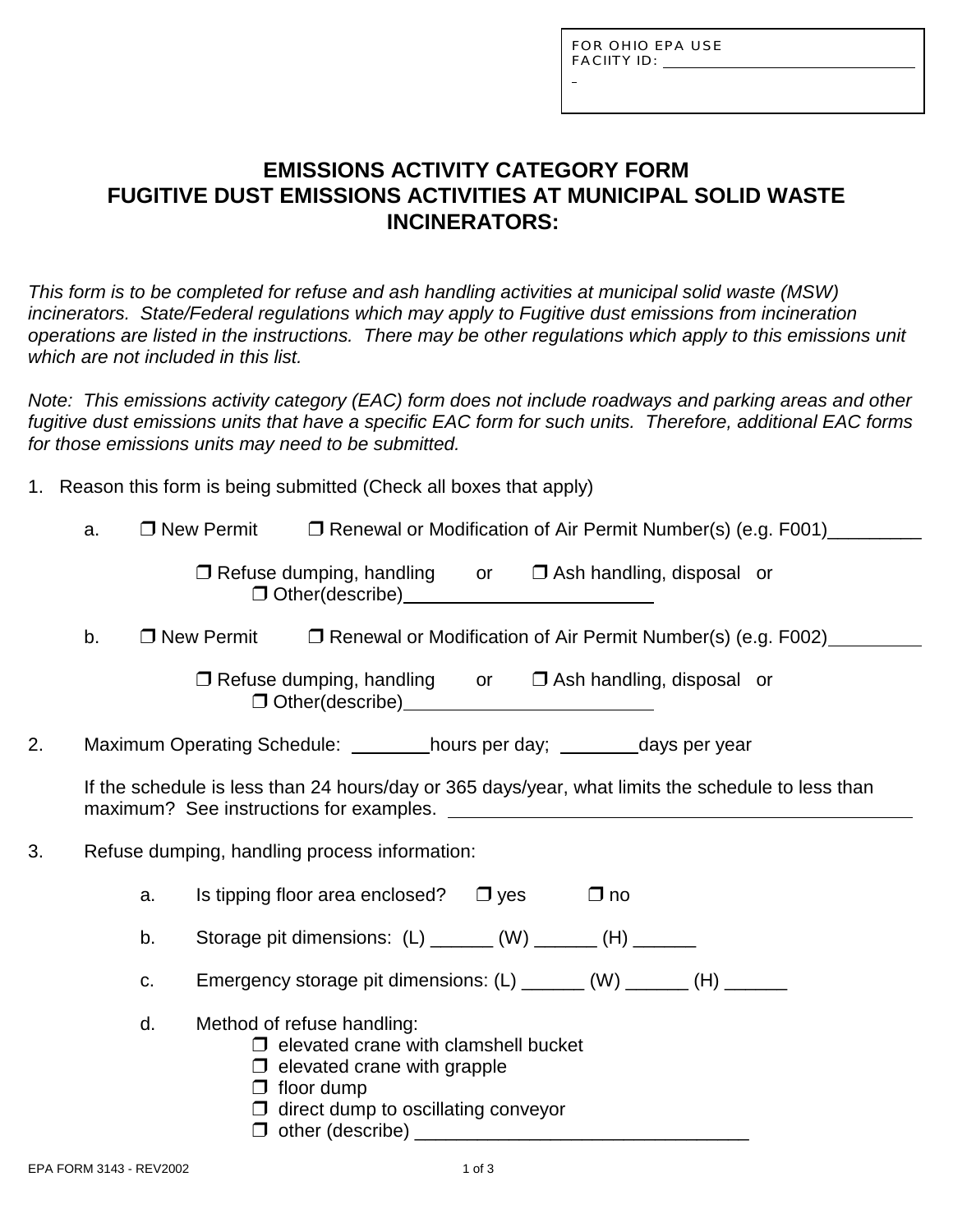- 4. Ash handling, disposal process information:
	- a. Method of fly ash removal b. Method of grate sifting removal c. Method of combustion residue removal \_\_\_\_\_\_\_\_\_\_\_\_\_\_\_\_\_\_\_\_\_\_\_\_\_\_\_\_\_\_\_\_\_\_\_\_\_\_ d. Are water quench tanks used for wetting combustion residue:  $\Box$  yes  $\Box$  no e. Describe ash (fly ash, sifting, combustion residue) disposal method: \_\_\_\_\_\_\_\_\_\_\_\_\_\_\_\_\_\_\_\_\_\_\_\_\_\_\_\_\_\_\_\_\_\_\_\_\_\_\_\_\_\_\_\_\_\_\_\_\_\_\_\_\_\_\_\_\_\_\_\_\_\_\_\_\_ \_\_\_\_\_\_\_\_\_\_\_\_\_\_\_\_\_\_\_\_\_\_\_\_\_\_\_\_\_\_\_\_\_\_\_\_\_\_\_\_\_\_\_\_\_\_\_\_\_\_\_\_\_\_\_\_\_\_\_\_\_\_\_\_\_ f. Maximum quantity of ash handled per hour the same tons/hour g. Maximum quantity of ash handled per year \_\_\_\_\_\_\_\_\_\_\_\_\_\_\_\_\_\_\_\_ tons/year
- 5. Control methods to be used for fugitive dust emissions from municipal incineration:

(List the methods to be used to control fugitive dust emissions from each of the specific activities shown below. Use the control method codes listed below, (A) through (I), to identify them. Also, enter the emissions egress point ID and overall control efficiency for each unit.)

| <b>Fugitive Dust</b><br>Source/Emission<br>Unit | Control<br>Method<br>Code* | Capture<br>Efficiency | <b>Overall Control</b><br>Efficiency | <b>Basis for Overall</b><br><b>Control Efficiency</b> |
|-------------------------------------------------|----------------------------|-----------------------|--------------------------------------|-------------------------------------------------------|
| Refuse Dumping,<br>Handling                     |                            |                       |                                      |                                                       |
| Ash Handling,<br>Disposal                       |                            |                       |                                      |                                                       |
| Other (describe):                               |                            |                       |                                      |                                                       |

\*The various control methods and their respective code letters are given in the following sections. Please complete the requested information for any control method(s) currently employed and cited above.

Refuse Dumping, Handling

(A) Enclosure:

Describe enclosure entrance and the set of the set of the set of the set of the set of the set of the set of the set of the set of the set of the set of the set of the set of the set of the set of the set of the set of the

(B) Air ports in storage pit with vent to furnace:

Air volume \_\_\_\_\_\_\_\_\_\_\_\_\_\_\_ acfm

(C) Hooding, vent to fabric filter/baghouse: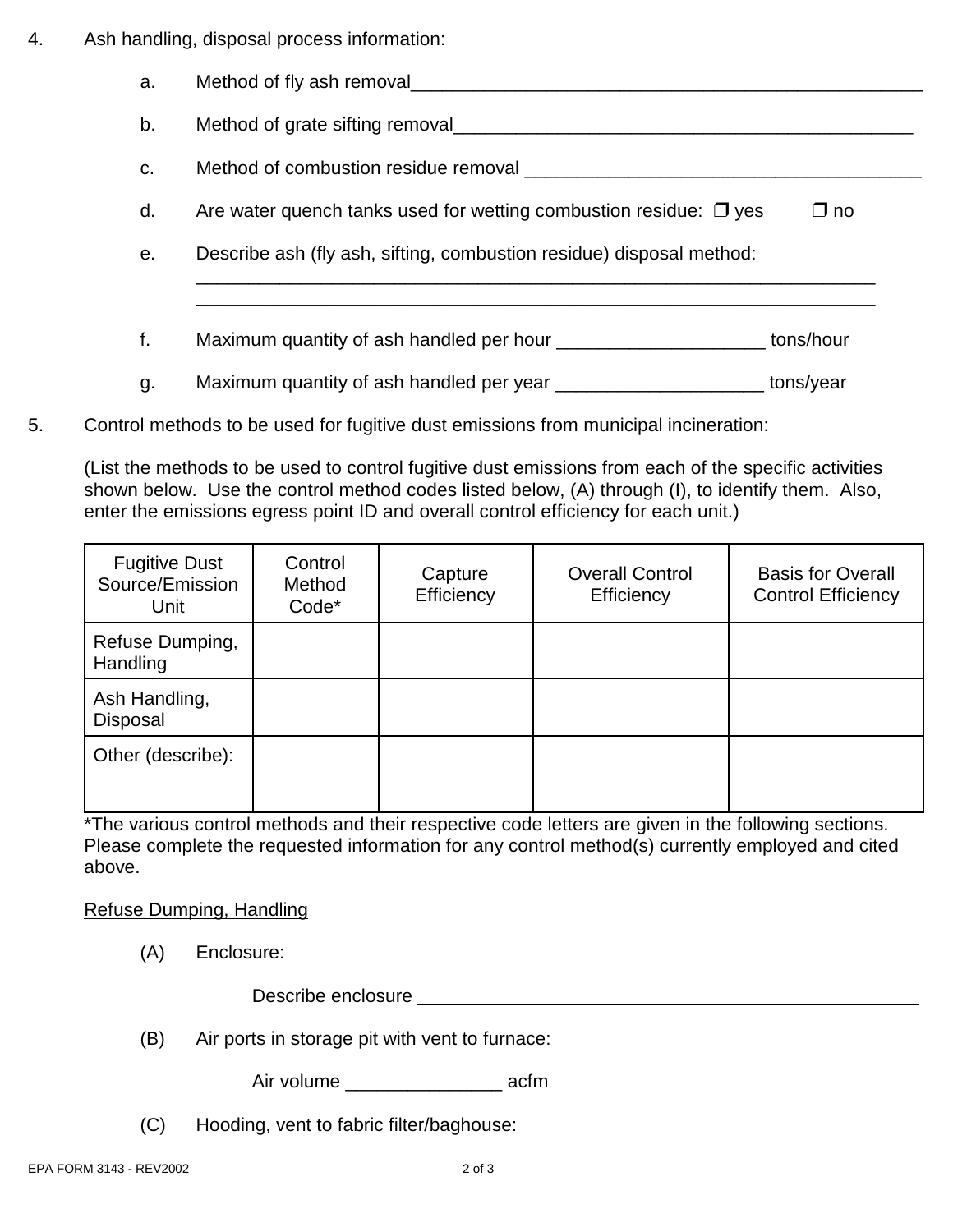| (D)                          | Water sprays in storage pit:                                                                                                                                                   |  |  |  |  |  |
|------------------------------|--------------------------------------------------------------------------------------------------------------------------------------------------------------------------------|--|--|--|--|--|
|                              | Frequency of application ________________________<br>Application rate ___________________gallons sprayed/ton processed                                                         |  |  |  |  |  |
| (E)                          |                                                                                                                                                                                |  |  |  |  |  |
| <b>Ash Handling Disposal</b> |                                                                                                                                                                                |  |  |  |  |  |
| (F)                          | Watering:                                                                                                                                                                      |  |  |  |  |  |
|                              | Application rate ___________________gallons sprayed/ton processed                                                                                                              |  |  |  |  |  |
| (G)                          | Wet suppression (chemical):                                                                                                                                                    |  |  |  |  |  |
|                              | Dilution (if any) ______________________gallons chemical/1,000 gallons water<br>Application rate __________________gallons applied/ton handled                                 |  |  |  |  |  |
| (H)                          | Good housekeeping practices:                                                                                                                                                   |  |  |  |  |  |
|                              | Check those practices employed:<br>$\square$ minimize drop height of ash<br>$\Box$ cover haul trucks<br>$\Box$ other (describe) example and the set of $\Box$ other (describe) |  |  |  |  |  |

(I) Other (describe):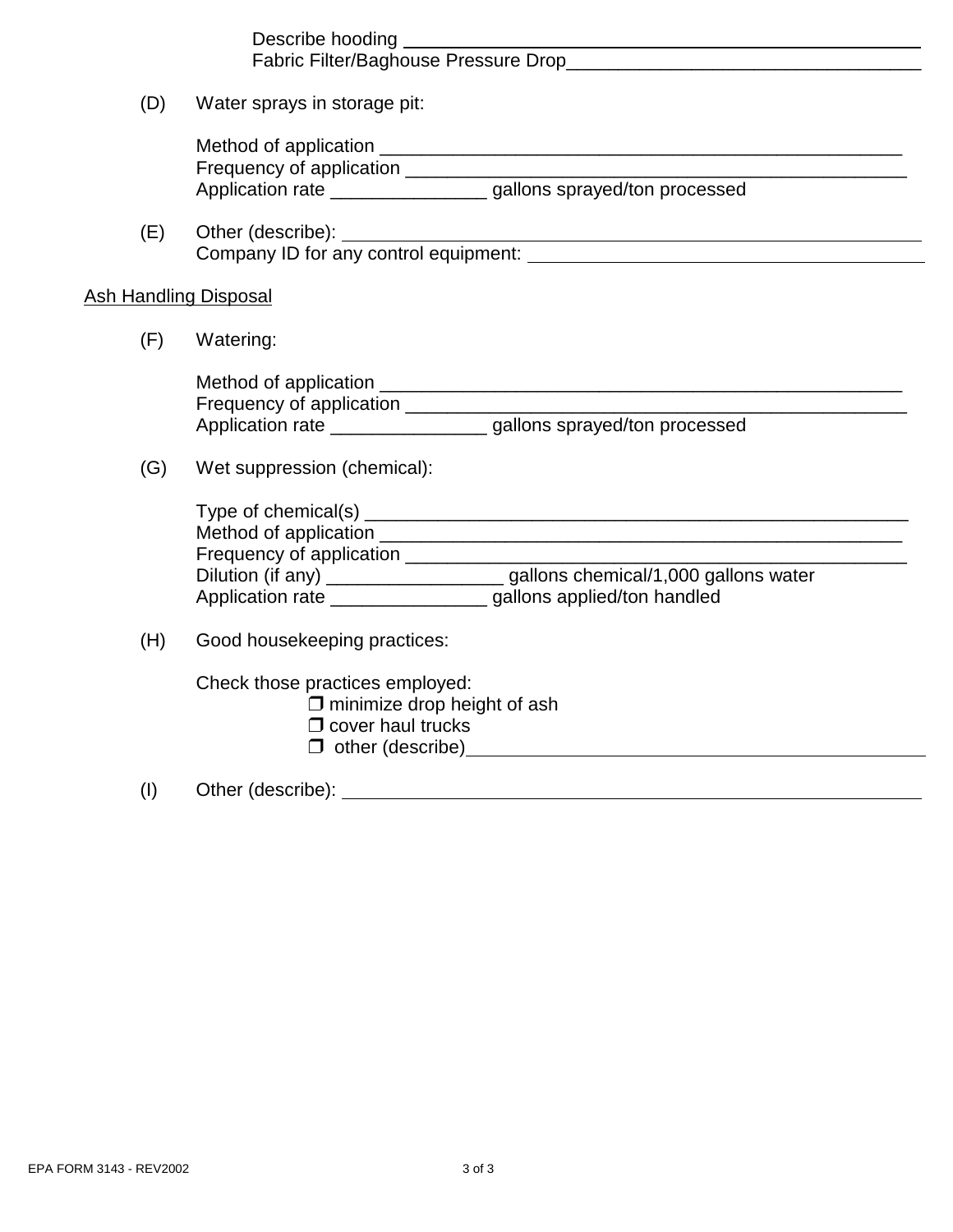# **INSTRUCTIONS FOR COMPLETION OF THE EMISSIONS ACTIVITY CATEGORY FORM FOR FUGITIVE DUST EMISSIONS ACTIVITIES AT MUNICIPAL SOLID WASTE INCINERATORS**

### **GENERAL INSTRUCTIONS:**

Provide complete responses to all applicable questions. If an item does not apply to the emissions unit, write in "Not Applicable" or "NA." If the answer is not known, write in "Not Known" or "NK." If you need assistance in understanding a question after reading the instructions below, contact your Ohio EPA District Office or Local Air Agency for assistance. Submittal of an incomplete application will delay application review and processing. In addition, the application may be returned as incomplete if all applicable questions are not answered appropriately.

### **APPLICABLE REGULATIONS:**

*The following State and Federal Regulations may be applicable to fugitive dust emissions from activities associated with incinerator operations. Note that there may be other regulations which apply to this emissions unit which are not included in this list.*

State: Ohio Administrative Code (OAC) 3745-31-02 (Permit to Install) 3745-35-02 (Permit to Operate) 3745-31-05 (Best Available Technology) 3745-17-07(A) (Visible emissions limits) 3745-17-08 (Restrictions of Emission of Fugitive Dust)

If you would like a copy of these regulations, contact your Ohio EPA District Office or Local Air Agency. State regulations may also be viewed and downloaded from the Ohio EPA website at http://www.epa.state.oh.us/dapc/regs/regs.html. Federal regulations may be viewed and downloaded at http://www.epa.gov/docs/epacfr40/chapt-I.info/subch-C.htm.

### **CALCULATING EMISSIONS:**

The emissions from "refuse dumping, handling" and "ash handling, disposal" may be estimated using information from sections 13.2 and 13.2.4 of AP-42, Compilation of Air Pollutant Emission Factors. Fifth Edition, Volume I, available from the following website: http://www.epa.gov/ttn/chief/ap42/index.html . In addition, you may quantify emissions based on your knowledge of your operations and the knowledge of your vendors. However, please be aware that you will be required to provide the basis for your calculations.

### **SPECIFIC INSTRUCTIONS:**

1. Indicate whether this is an application for a new permit or an application for permit renewal. If applying for a permit renewal, provide the 4-character OEPA emissions unit identification number.

Please note: This EAC form may be completed for both "refuse dumping, handling" and/or "ash handling, disposal" activities. Therefore, please check the appropriate box following 1.a. and/or 1.b. For example, if the application is being completed for "refuse dumping, handling" only, then please check the box immediately proceeding "refuse dumping, handling" in question 1.a.

2. Provide the maximum number of hours per day and days per year the MSW incinerator activities are expected to operate. The following are examples of why the maximum number of hours per day may